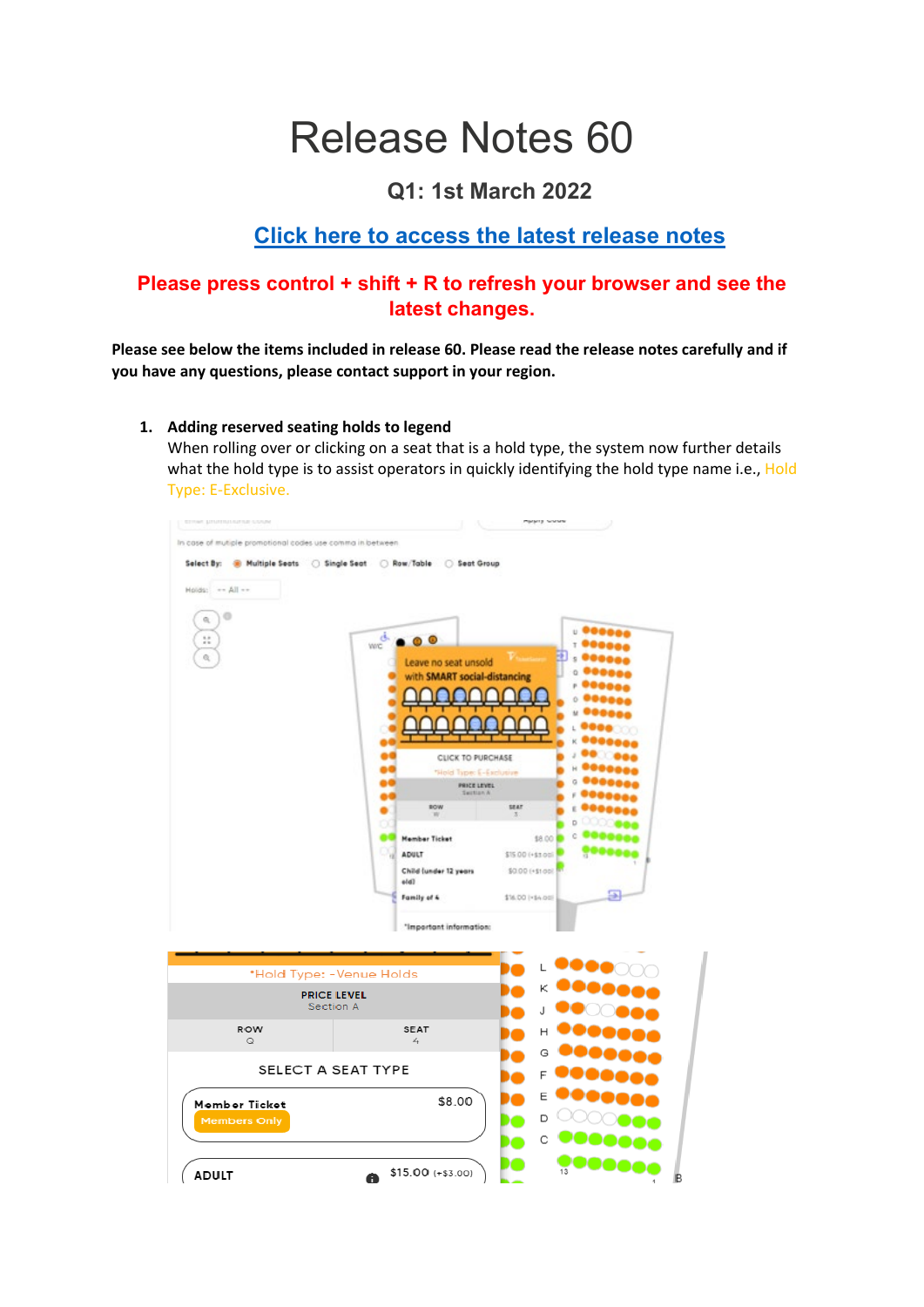#### **2. TicketSearch is now live in Indonesia with the gateway ipay88**

Indonesian clients can now go live with ipay88 which is currently also operating in Malaysia. To use the service, simply click 'Yes' and enter the required information.

| ipay88                                                                                                                                                                                                                                       |                                                                   |
|----------------------------------------------------------------------------------------------------------------------------------------------------------------------------------------------------------------------------------------------|-------------------------------------------------------------------|
| Do you have a merchant account with ipay88? *                                                                                                                                                                                                | <b>NO</b><br><b>YES</b>                                           |
| If you are not a ipay88 account holder, click to access more information on ipay88 or apply for your ipay88 account.<br>Please note you will not be able to take credit card payment until you have a ipay88 account                         |                                                                   |
|                                                                                                                                                                                                                                              | Search Release Notes/Email Campaigns TicketSearch Training Videos |
| Release Notes/Email Campaigns                                                                                                                                                                                                                |                                                                   |
|                                                                                                                                                                                                                                              |                                                                   |
| <b>Email Campaigns</b>                                                                                                                                                                                                                       | <b>Release Notes</b>                                              |
| 11/21/2021 - ** PROMO** PAY UPFRONT & RECEIVE UP TO 40% OFF YOUR PER TICKET FEES<br>11/16/2021 - TicketSearch Upcoming Software Releases -Covid19 Tools<br>10/21/2021 - SecurePay and NSW Dine and Discover Update                           | October 2021: Release 58 - click here to view                     |
| 10/04/2021 - TicketSearch Software Release 58 with New Updates!<br>09/30/2021 - TicketSearch Software Release 56/57 with New Updates! Version 58 to be released tonight!<br>09/06/2021 - Dine and Discover Update and Training Video Timings | August / September 2021: Release 56 and 57 - click here to view   |

**3. TicketSearch is now live in Vietnam using the gateway Payoo** 

Vietnam clients can now go live with Payoo Payment. To use the service, simply click 'Yes' and enter the required information.

| Do you have an account with Payoo Payment? *                                                                  |                                                                                                           | <b>NO</b><br><b>YES</b> |
|---------------------------------------------------------------------------------------------------------------|-----------------------------------------------------------------------------------------------------------|-------------------------|
|                                                                                                               | If you have never registered with Payoo, click here to find out more information and register an account. |                         |
|                                                                                                               |                                                                                                           |                         |
|                                                                                                               |                                                                                                           |                         |
|                                                                                                               |                                                                                                           |                         |
|                                                                                                               | NO<br><b>YES</b>                                                                                          |                         |
| <b>Payoo Payment</b><br>Do you have an account with Payoo Payment? *<br>Enter Business account details below. |                                                                                                           |                         |

#### **4. Deactivating Secondary Terms and Conditions**

You can now deactivate Secondary Terms & Conditions by flicking the switch to 'No' which will prevent it from appearing on the finalise order screen.

| Will these terms and conditions change depending on the Event or Product?                                                                                                                                                                     | YES NO                  |
|-----------------------------------------------------------------------------------------------------------------------------------------------------------------------------------------------------------------------------------------------|-------------------------|
| <b>Secondary Terms &amp; Conditions</b>                                                                                                                                                                                                       |                         |
| Here you can add and customise the text of your secondary terms and conditions. This was specifically added to highlight covid19 terms and conditions outside your standard terms and conditions. After you submit or save the<br>Show More > |                         |
| Would you like to activate Secondary Terms & Conditions?                                                                                                                                                                                      | <b>NO</b><br><b>YES</b> |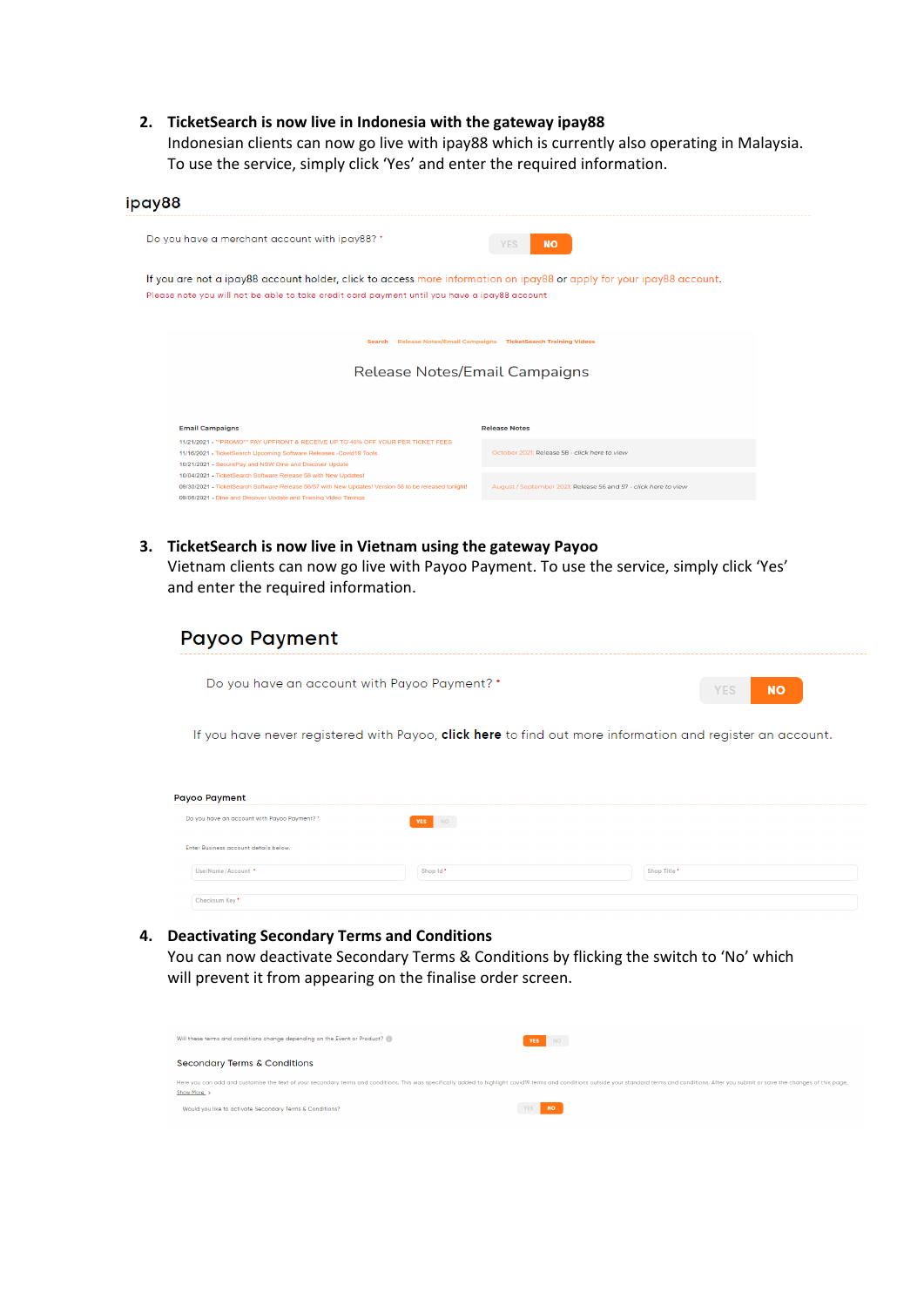#### **5. Batch printing optimisation**

We've optimised the batch print process to generate the PDF file of tickets faster. There is nothing you need to do to activate this feature.

#### **6. Cloudfare Security update**

When generating reports and other functions throughout the system, any request to our Amazon servers would be terminated at 1.5 minutes. For example, reports in particular that can be heavy in data may take longer thank this period causing a blank screen to appear. Clients would then have to use the 'email now' function to generate reports. In partnership with Amazon and Cloudfare, this has now been updated to 5 minutes.

#### **7. Batch printing update when tickets printed from customer record**

When printing ticket(s) from the customer record i.e., the customer has come to the venue and collected the ticket(s) rather than coming on the day of the event/activity, the ticket/item will now be removed from the batch print to avoid them being printed again.

#### **8. Hiding promo code function for Subscription & Packages**

To hide the promo code function from platform customisation, head to Settings > Platform Customization > sub menu: Subscriptions & Packages. Click the promo code field and in the right panel, check the box 'Hide this option'. Please also remember to click all the additional fields such as the promo code text to complete remove the promo code functions.

| $\leftarrow$ are On |                                                                                            | ×<br>Customisation                      |
|---------------------|--------------------------------------------------------------------------------------------|-----------------------------------------|
| ⊠                   |                                                                                            | Element Name: Do you have a promo code? |
|                     | ♦ Do you have a promo code?                                                                | Change Text                             |
|                     | <b>Apply Code</b><br>Enter promotional code                                                | Do you have a promo code?               |
|                     | Remove.<br>Code                                                                            | Text Colour                             |
|                     | Applying promotional codes may unlock<br>discounts or display additional ticket types. For |                                         |
|                     | multiple codes, please add a comma (, ).                                                   | Background Colour                       |
|                     | <b>Promotional Code Applied Successfully</b><br>Subscription Test, 2020 Season. 2 - 4      | Font Name                               |

#### 9. **Marketing Tags text update**

We've updated the marketing tags text to ensure that there is further clarity of when to use the 'And' compared to the 'OR' function.



#### 10. **Pre-event email update for Event/Activity date range**

We've updated the pre-event email template so that when you activate the function to show upcoming events, the system will now display the date range of the events/activities.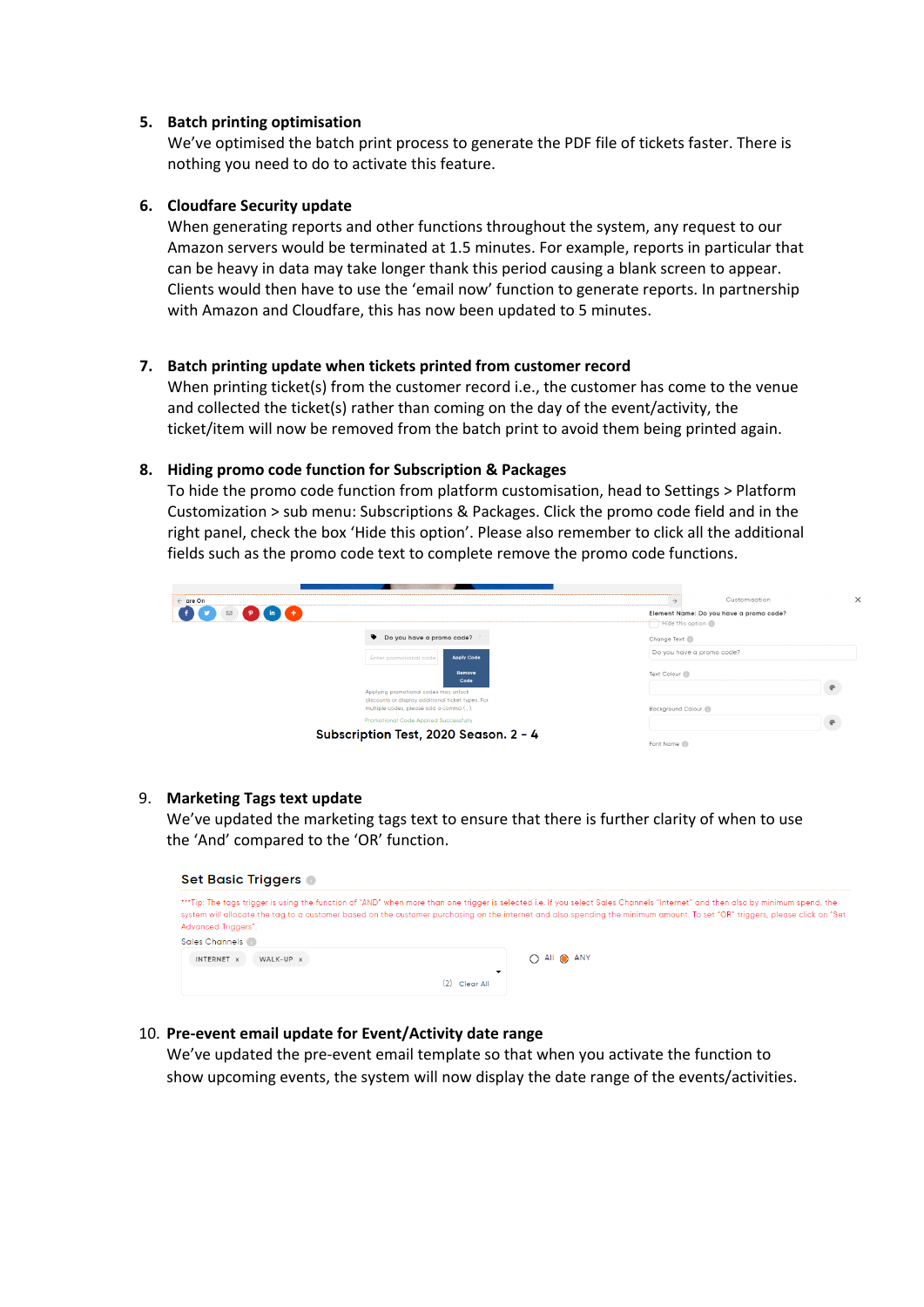

#### 11. **Email address added to Invoice/Reservation Report**

The invoice/reservation report is now displaying by default the customers email address. This can be used to then email the customer to follow-up on reservation payments. The customers email address will now appear directly after the last name field.

#### **Administrative/Operations Reports**

- Operator End Of Shift
- Operator Login
- Sales Channel Ticket Type (Performance Statement) (1)
- Doorlist/Questionnaire
- Invoice Reservation Report
- Scanning Report
- Holds Report 1
- WaitList Report

## **Invoice Reservations**

Report Generated: 02 Mar 22, 04:47 PM

| <b>Sales From Date</b> |                   | Nov 9 2021 12:00AM  |                           |                         |                       |                                                                                 |
|------------------------|-------------------|---------------------|---------------------------|-------------------------|-----------------------|---------------------------------------------------------------------------------|
| <b>Sales To Date</b>   |                   | Feb 28 2022 11:59PM |                           |                         |                       |                                                                                 |
| <b>Customer Id</b>     | <b>First Name</b> | <b>Last Name</b>    | <b>Email Address</b>      | <b>Transaction Date</b> | <b>Operator</b>       | <b>Event Name</b>                                                               |
| 3454354353             | Optin<br>Customer | Optin<br>Customer   | sachins@tixtechnology.com | 17 Nov 21, 05:34 PM     |                       | sachin sachin   18th July GA line 123, All in<br><b>One, Theatre Membership</b> |
| Total                  |                   |                     |                           |                         | <b>Total Invoices</b> |                                                                                 |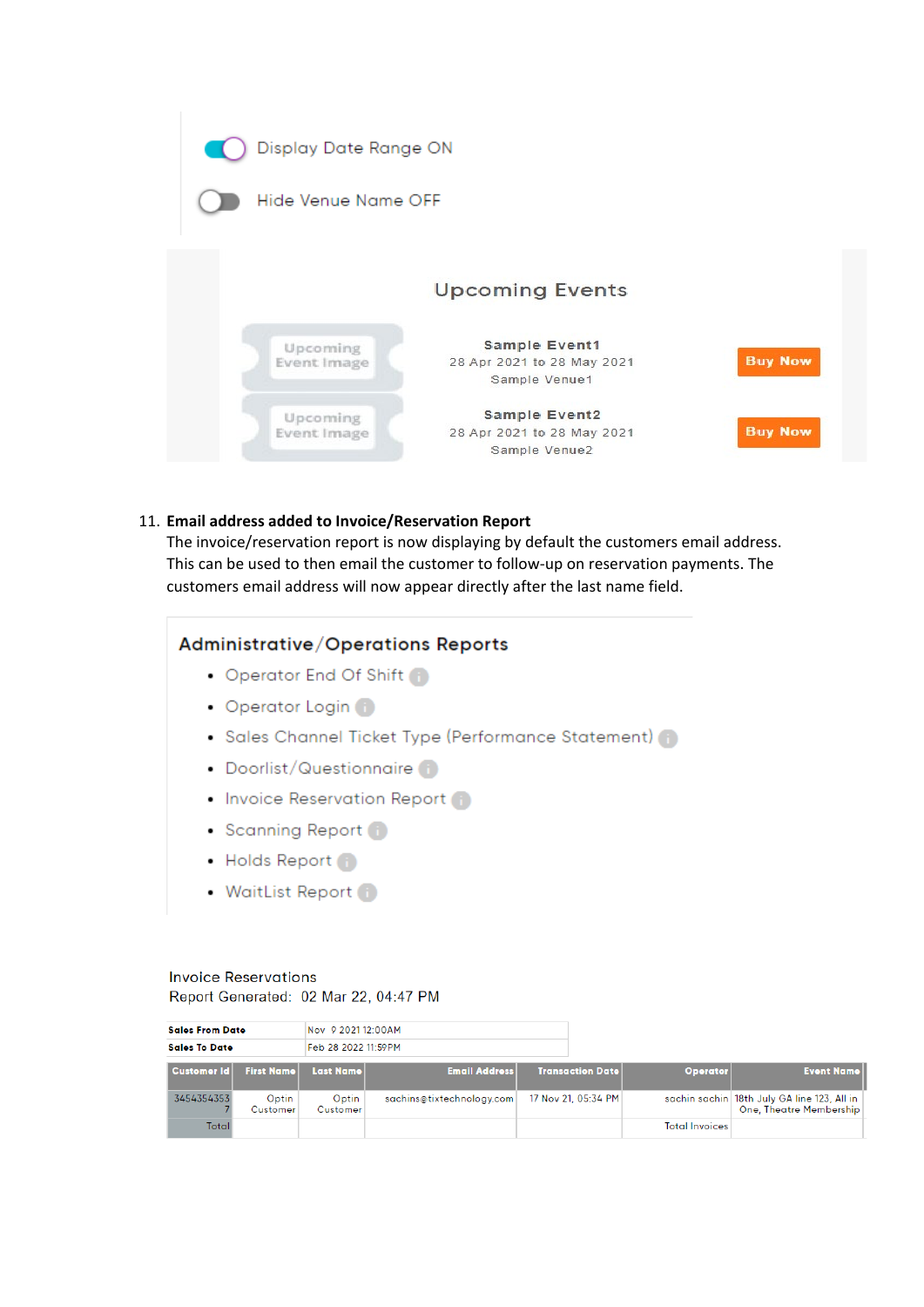#### 12. **Customer Evaluation Report update**

The Customer Evaluation Report has been updated in response to the various field options that are available. You can now generate the report to view first time attendees by sales date range, events/activities and more. The system will analyse the customer created date and first purchase date to ensure that they are on the exact same date. You can only generate one module at a time i.e., by event only, by membership … Modules will analyse data by sales date range.

#### 13. **Show more tab in fast sales**

When there are more than 50 dates/times to shown in you fast sales list, the show more button was in some instances not responding to a mouse/keyboard click to display events/activities above 50. This has been fixed.



#### 14. **Send to a friend template update**

The send to a friend template has been updated to include the event/activities session date/time. This function is used for customers to send their ticket(s) to their friends directly at the time of order rather than having to distribute the PDF tickets(s).

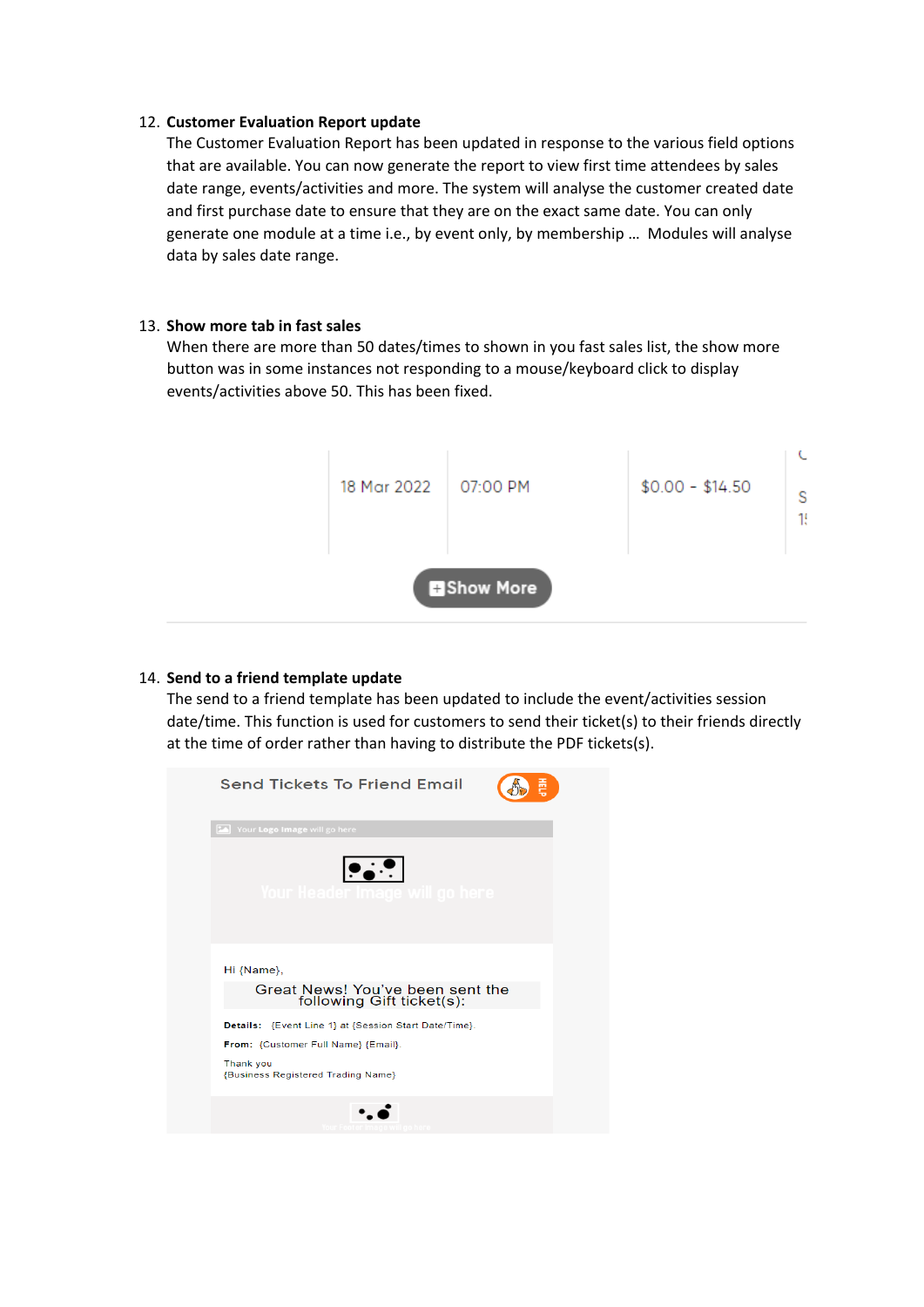#### 15. **Open Pass Style event update**

Open Pass events/activities i.e., valid to 30 June 2022 no longer display a calendar.



#### 16. **Promo Code update**

When a price scale is only accessible via a promo code, when viewing ticket types, the system now clarifies that a promo code is required to continue with the text 'Please enter promo code above'. If the continue button is clicked and a promo code is entered, danger text is displayed, 'Please enter promo code' to further help the customer understand what is required.

|                                             |             | $\times$          | Note        |
|---------------------------------------------|-------------|-------------------|-------------|
| Enter promotional code                      |             | <b>Apply code</b> | In Progress |
|                                             |             |                   | Selected    |
| Select an option below and click 'Continue' |             |                   | Unavailable |
| Info: $vip, C, 1$                           |             |                   |             |
| Please enter promo code above               |             | Remove            |             |
| Info: vip1, F, 1                            |             |                   |             |
| Child - \$5.00                              | $\check{ }$ | Remove            |             |
| <b>ALL</b>                                  |             |                   |             |
|                                             |             |                   |             |